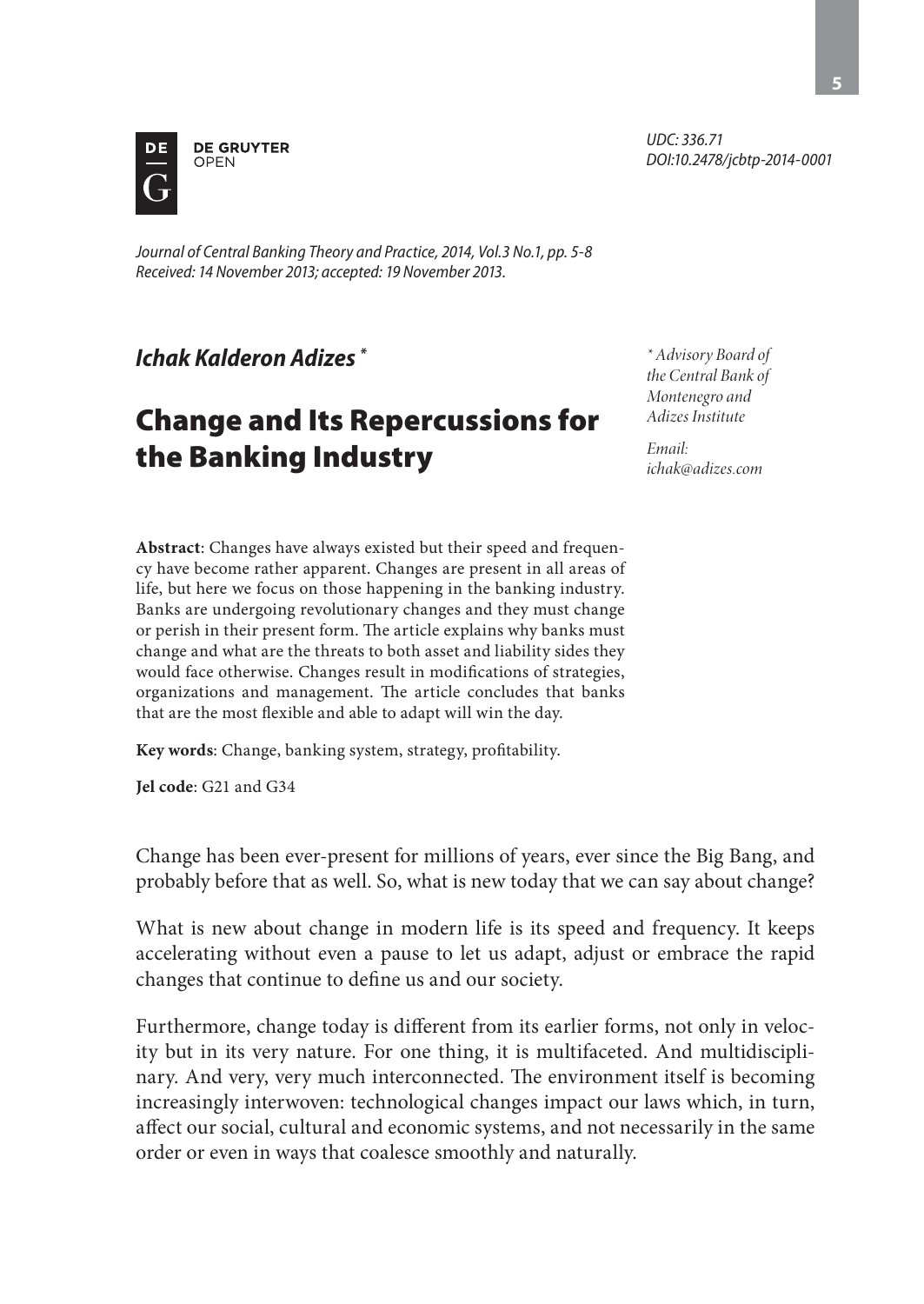Instead, change in one institution often topples others like falling dominos. Take the internet, for example, a technological innovation which has had profound economic repercussions.

E-commerce facilitated by the internet has replaced traditional retailing. Bookstores are closing left and right. Amazon now not only sells books, it has broadened into music and films, and beyond popular culture, to the point where it now markets whatever can be retailed, including food. It has revolutionized the retail industry.

But the internet has also had social repercussions. Traditional educational institutions find themselves threatened by new schools of learning and new forms of instruction via the internet which are growing like mushrooms.

And it does not end there. The new forms of communication have also generated popular uprisings and have helped unseat political governments. Facebook and tweeter are credited with contributing to the Arab spring by spreading information instantly, so that citizens have been galvanized into immediate action. And each situational change within the political dynamic is spread directly and at the push of a button to the ever-growing concerned populace. The new communication technology has in effect become the handmaiden of revolution.

## *What about the banking industry?*

The business side of traditional banking has been built around the idea of taking savings and giving loans…. and making a profit on the difference between what it pays for savings and what it charges for loans.

In 1982, when I was consulting for Bank of America we came to the conclusion that this scope of activity was under major threat; that banking was undergoing some important changes and if it remained static, committed exclusively to this product line, it would experience serious challenges to its survival. The prediction was proven right; one example being the bankruptcies running into billions of dollars of the savings and loans institutions a few years later.

## *Why did banking have to change?*

On the liability side, instead of putting its money into a savings account, the public was offered many other financial opportunities to increase its economic holdings. On the asset side, suddenly there was competition from non-banking institutions such as private equity funds and the stock market, which could provide capital in place.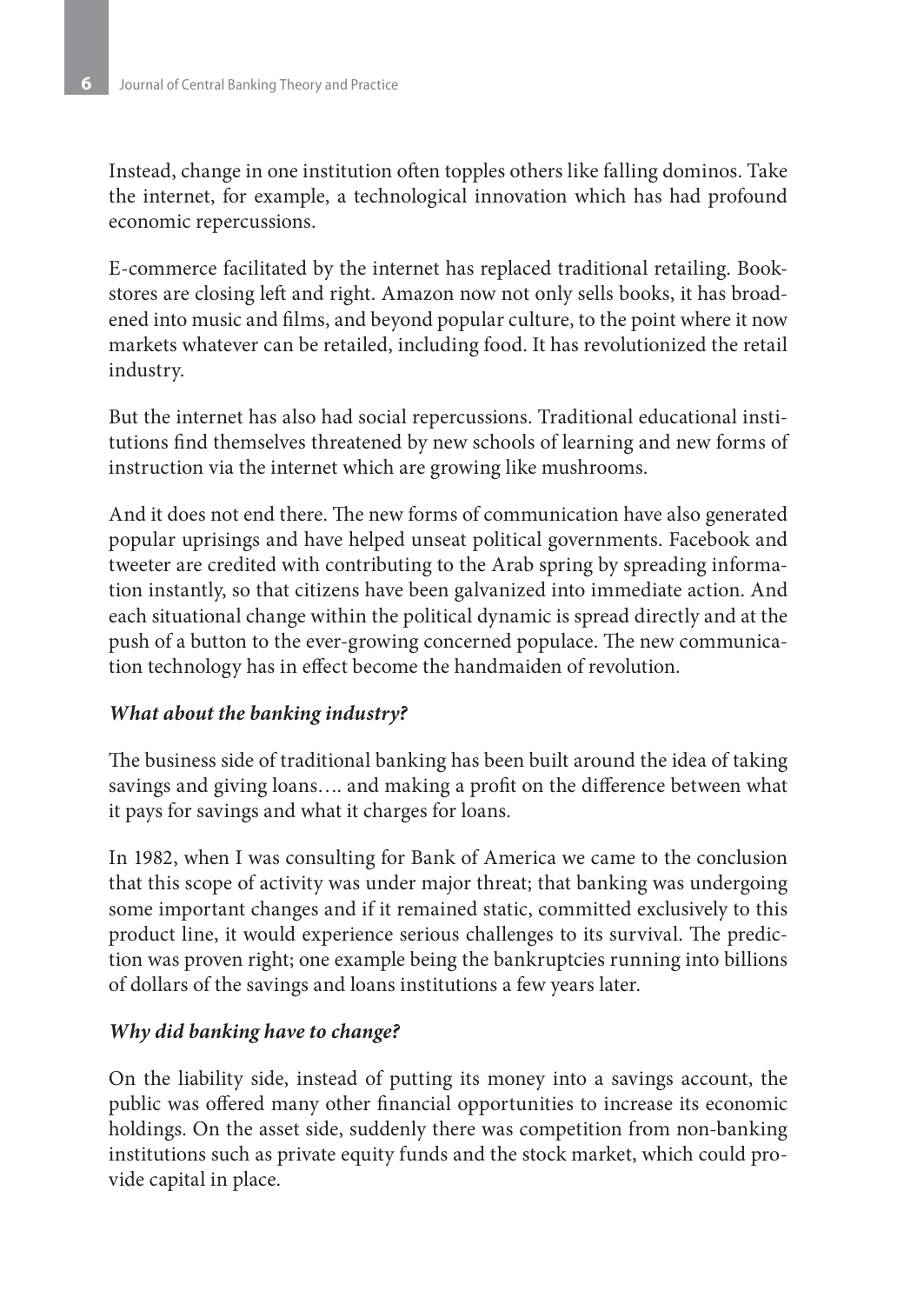Threatened by both the asset and liability side, banks had to change. They converted from providing only traditional banking services into a more complex financial services corporation. Revenue was now derived from service fees, rather than only from the difference in the margins between loans and savings.

It also became clear that computerization and mobile banking could lend an unexpected flexibility to banking. A bank could now be mobile, located any place where a computer could be installed and an ATM machine made available for transactions.

These changes have had a revolutionary impact on the banking industry over the past thirty years.

For instance, Banco Azteka from Mexico, where I serve as a consultant, has trained and dispatched mobile bankers. They are men and women who come to your home, computer at hand, and offer banking services: extend personal and mortgage loans, open savings or checking accounts, and in effect bring the bank into your home.

It has become possible to place a table with a computer and a banner and establish a branch bank wherever there is traffic and people congregate. So retail chains today rent space to banks so that they can set up tables and/or counters and open for business, especially for consumer credit, in places as different from the old banking structures as large food stores and pharmacies.

Banks used to look like big citadels. They were viewed as a place to safeguard money. No more. An open environment, inviting, friendly, accessible, able to provide services, had to replace the austere guardian structures of the past.

The change in strategy, in what now constitutes the financial services business instead of legacy banking business, has had an impact on the organizational structure of banks: product managers are now needed to manage different product lines and different marketing departments are suddenly necessary to manage the diverse market segments. This has created a matrix organization with all the inevitable accompanying complexities.

There are new managerial problems that need to be addressed. For example, where in the organizational structure should we centre the bank's profit responsibility? It is complicated because there is uncertainty about the loan inventory. How solid and reliable is it? How large are the bad debts? How much of the profits should be viewed as a reserve against future losses?